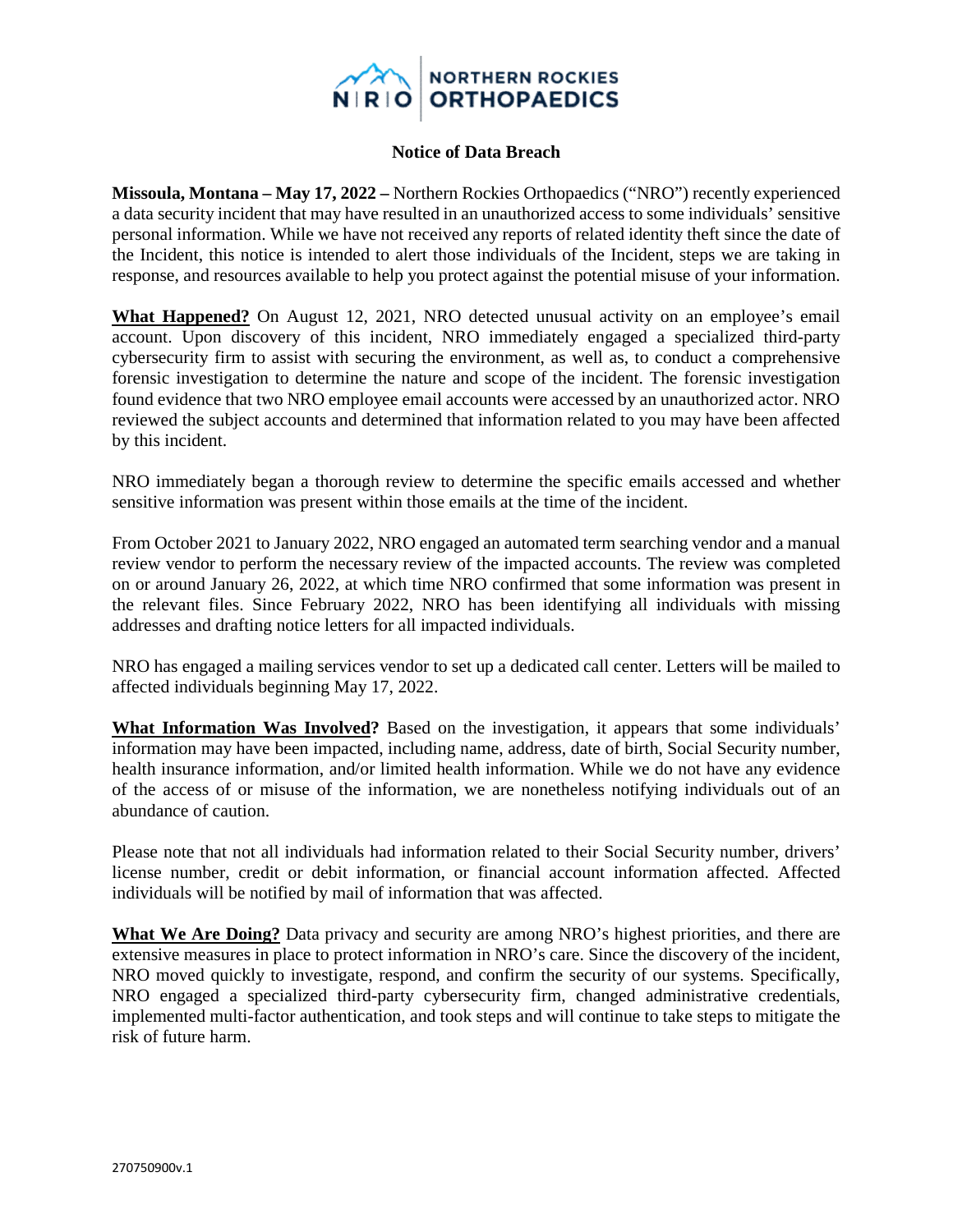**What You Can Do:** We encourage you to remain vigilant against incidents of identity theft and fraud, to review your account statements, and to monitor your credit reports for suspicious or unauthorized activity. Additionally, security experts suggest that you contact your financial institution and all major credit bureaus to inform them of such a breach and then take whatever steps are recommended to protect your interests, including the possible placement of a fraud alert on your credit file. Please review the enclosed *Steps You Can Take to Help Protect Your Information*, to learn more about how to protect against the possibility of information misuse.

Again, at this time, we have not received any reports of related identity theft since the date of the Incident.

**Other Important Information:** We recognize that you may have questions not addressed in this notice. If you have additional questions, please call 1-833-940-2637 Monday through Friday, 7:00 A.M. to 7:00 P.M. Mountain Time, except holidays.

NRO sincerely regrets any inconvenience or concern that this matter may cause, and remains dedicated to ensuring the privacy and security of all information in our control.

Sincerely,

Northern Rockies Orthopaedics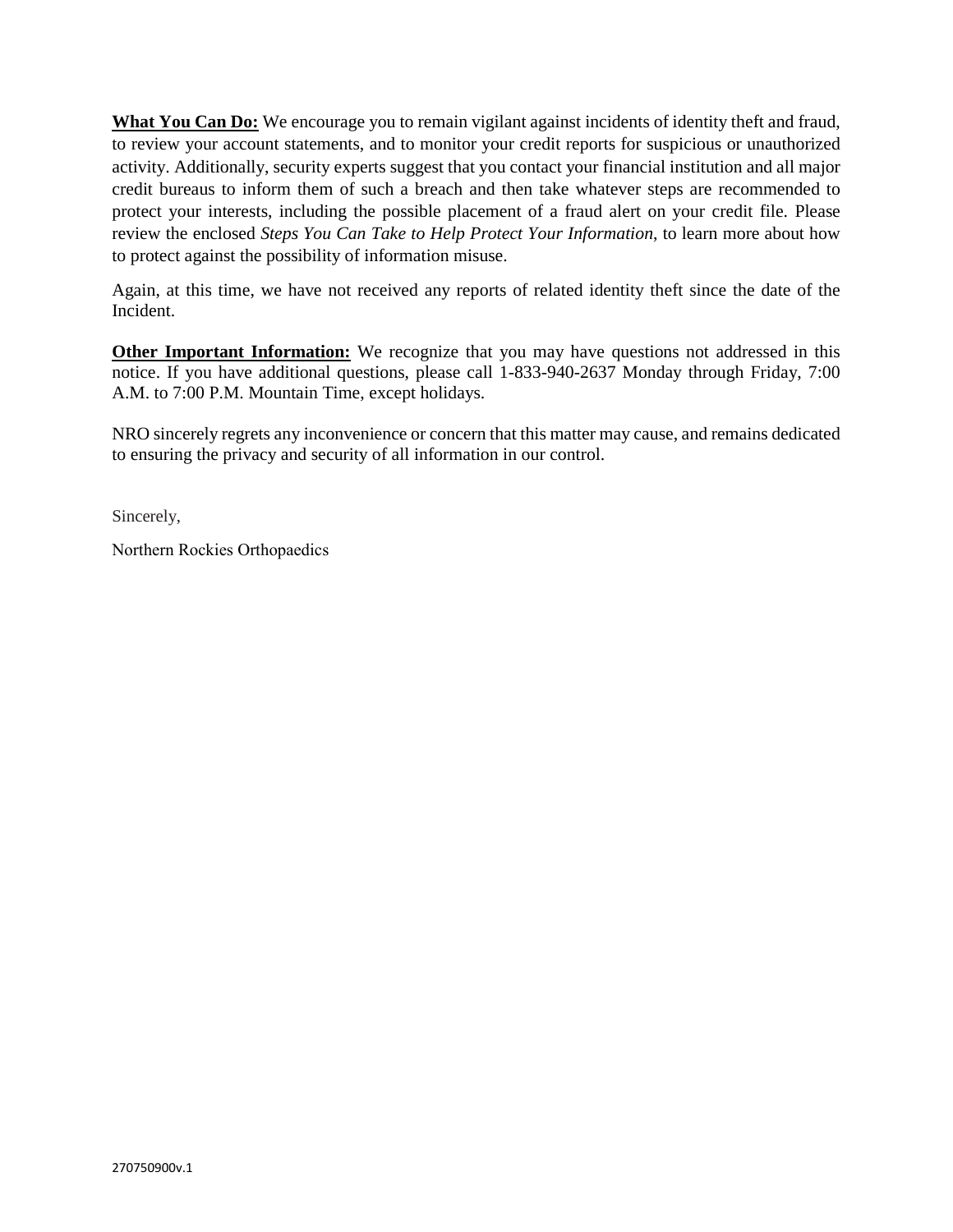## **Steps You Can Take to Help Protect Your Information**

**Credit Reports:** You may obtain a copy of your credit report, free of charge, whether or not you suspect any unauthorized activity on your account. You may obtain a free copy of your credit report from each of the three nationwide credit reporting agencies. To order your free credit report, please visit www.annualcreditreport.com, or call toll-free at 1-877-322-8228. You can also order your annual free credit report by mailing a completed Annual Credit Report Request Form (available at https://www.consumer.ftc.gov/articles/0155-free-credit-reports) to: Annual Credit Report Request Service, P.O. Box 105281, Atlanta, GA, 30348-5281.

**Fraud Alerts:** You can place fraud alerts with the three credit bureaus by phone or online. A fraud alert tells creditors to follow certain procedures, including contacting you, before they open any new accounts or change your existing accounts. For that reason, placing a fraud alert can protect you, but also may delay you when you seek to obtain credit. As of September 21, 2018, initial fraud alerts last for one year. Victims of identity theft can also get an extended fraud alert for seven years.

| <b>Experian</b>                    | <b>TransUnion</b>               | Equifax                                 |
|------------------------------------|---------------------------------|-----------------------------------------|
| P.O. Box 9554                      | P.O. Box 2000                   | P.O. Box 105069                         |
| Allen, TX 75013                    | Chester, PA 19016               | Atlanta, GA 30348                       |
| 1-888-397-3742                     | 1-800-680-7289                  | 1-800-525-6285                          |
| www.experian.com/fraud/center.html | www.transunion.com/fraud-alerts | https://www.equifax.com/personal/credit |
|                                    |                                 | -report-services/credit-fraud-alerts/   |

**Monitoring:** You should always remain vigilant for incidents of fraud and identity theft by reviewing credit card account statements and by monitoring your credit report for suspicious or unusual activity.

**Security Freeze:** You have the right to place a security freeze on your credit report. A security freeze is intended to prevent credit, loans, and services from being approved in your name without your consent. To place a security freeze on your credit report, you need to make a request to each consumer reporting agency. You may make that request by certified mail, overnight mail, regular stamped mail, or by following the instructions found at the websites listed below. The following information must be included when requesting a security freeze (note that if you are requesting a credit report for your spouse or a minor under the age of 16, this information must be provided for him/her as well): (1) full name, with middle initial and any suffixes; (2) Social Security number; (3) date of birth; (4) current address and any previous addresses for the past five years; and (5) any applicable incident report or complaint with a law enforcement agency or the Registry of Motor Vehicles. The request must also include a copy of a government-issued identification card and a copy of a recent utility bill or bank or insurance statement. It is essential that each copy be legible, display your name and current mailing address, and the date of issue. As of September 21, 2018, it is free to place, lift, or remove a security freeze. You may also place a security freeze for children under the age of 16. You may obtain a free security freeze by contacting any one or more of the following national consumer reporting agencies:

| <b>Experian</b>                     | <b>TransUnion</b>                | Equifax                             |
|-------------------------------------|----------------------------------|-------------------------------------|
| P.O. Box 9554                       | P.O. Box 160                     | P.O. Box 105788                     |
| Allen, TX 75013                     | Woodlyn, PA 19094                | Atlanta, GA 30348-5788              |
| 1-888-397-3742                      | 1-888-909-8872                   | 1-888-298-0045                      |
| www.experian.com/freeze/center.html | www.transunion.com/credit-freeze | https://www.equifax.com/personal/cr |
|                                     |                                  | edit-report-services/credit-freeze/ |

**File Police Report**: You have the right to file or obtain a police report if you experience identity fraud. Please note that in order to file a crime report or incident report with law enforcement for identity theft, you will likely need to provide proof that you have been a victim. A police report is often required to dispute fraudulent items. You can generally report suspected incidents of identity theft to local law enforcement or to the Attorney General.

**FTC and Attorneys General**: You can further educate yourself regarding identity theft, fraud alerts, security freezes, and the steps you can take to protect yourself, by contacting the consumer reporting agencies, the Federal Trade Commission, or your state Attorney General. The Federal Trade Commission can be reached at: 600 Pennsylvania Avenue NW, Washington, DC 20580, www.identitytheft.gov, 1-877-ID-THEFT (1-877-438-4338), TTY: 1-866-653-4261. The Federal Trade Commission also encourages those who discover that their information